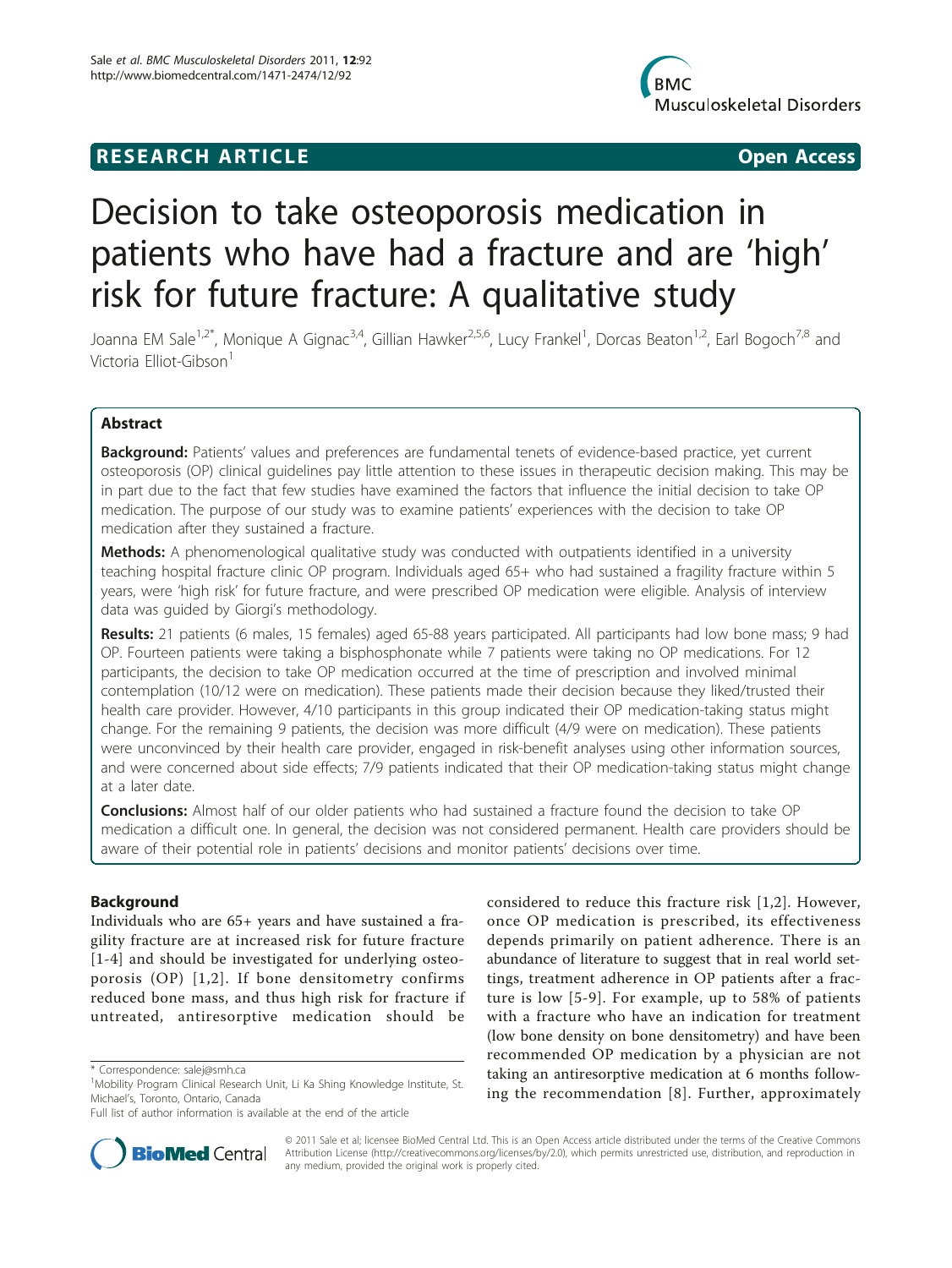74% of patients who have sustained a fracture and have been screened through a post-fracture OP intervention discontinue the medication within 12 months of initiating it [[10](#page-7-0)].

Patients' values and preferences are fundamental tenets of evidence-based practice, yet current OP clinical practice guidelines pay little attention to these issues in therapeutic decision making [[11](#page-7-0)]. This may be in part due to the fact that few studies have examined the factors that influence the initial decision to take OP medication. One study investigated preferences in older women by presenting them with a description of different OP medications and found that side effects and the cost of medication were factors considered by women when they discussed treatment selection and medication use [\[12\]](#page-7-0). However, the study was conducted in a community sample of women who were not on treatment for OP but were rather taking medication for other conditions (e.g. arthritis, cardiovascular disease). Conversely, Weiss and colleagues [[13](#page-7-0)] found that effectiveness was ranked as the most important determinant of preference in women with, or at risk for, OP when they were presented with attributes of various OP medications (e.g. effectiveness, dosing regimen, how long the drug had been on the market). The purpose of our study was to investigate patients' experiences with the actual decision to take prescribed OP medication after being screened post-fracture for OP in a university teaching hospital.

## Methods

## Study Design

The experience of decision-making lends itself to a phenomenological study [[14,15](#page-7-0)]. Phenomenology is a qualitative approach where individuals are asked to focus on a specific situation that they actually experienced and to describe it in sufficient detail so that new knowledge about the phenomenon can be obtained [\[16\]](#page-7-0). Specifically, an eidetic phenomenological study was conducted which assumes there are structures, or commonalities, to patients' experiences regarding their decision to take OP medication [\[15](#page-7-0)]. The purpose of this type of inquiry is to describe this common structure based on a diversity of experiences [[14](#page-7-0)].

## Recruitment

Using phenomenological methods, the meaning of the decision to take medication was examined using accounts of individuals who had "lived through" this experience [[17](#page-7-0)]. Sampling was purposeful and included male and female patients who had sustained a fracture, were prescribed OP medication, and were able to articulate their experiences (e.g. did not demonstrate cognitive impairment). Participants were identified from among patients screened by a coordinator through a fracture

clinic OP screening program [[18\]](#page-7-0) at an urban teaching hospital. Eligibility criteria were English-speaking outpatients aged 65+ with, or without, a history of OP treatment who had sustained a fragility fracture in the last 5 years, were deemed "high risk" for future fracture based on age, sex, prior fracture, and BMD values [\[19\]](#page-7-0), and were prescribed OP medication. The Ontario Drug Benefit plan covers OP medication for individuals aged 65+ so cost of treatment was not a barrier to accepting treatment for our sample.

Patients who met our eligibility criteria were asked by the coordinator if they were interested in participating in a study on post-fracture care. Study staff contacted those who agreed. Study approval was obtained from the hospital's Research Ethics Board. All patients gave their informed consent prior to their inclusion in the study.

### Data Collection

Data were collected through face-to-face semi-structured interviews in patients' homes. If a home interview was not convenient, the patient was interviewed in the researcher's office, or by telephone. Interviews were 1-2 hours in duration and were audiotaped. Referring to an interview guide (see Table [1\)](#page-2-0), the interviewer asked the patient to talk about their fracture and their experience in the fracture clinic. Patients were then asked about recommendations for their bone health received by specialists/general practitioners (GPs) as well as their responses to recommendations.

Consistent with the concept of "bracketing" in eidetic phenomenology (the setting aside of one's judgments, biases, and preconceived ideas about the phenomenon) [[20-23\]](#page-7-0), the interviewer remained as neutral as possible throughout the interview and did not reinforce or discourage any topics discussed related to OP medication use. For example, patients often discussed recommendations and experiences regarding general bone health management, not only medication use.

All interviews were taped with a digital recorder and detailed notes were taken. Interviews were transcribed and downloaded in NVivo 7 [\[24](#page-7-0)], a qualitative software program with flexible features that helped organize, code, and retrieve data. Patient's age, sex, bone densitometry T-scores (at the total hip, femoral neck, and L1- L4), fracture type, fracture history, time since most recent fracture, and OP medication status were recorded. While we report each patient's age and sex and bisphosphonate use, we have only described fracture type, T-score, and time since fracture for the group as a whole in order to protect participants' identities.

#### Data Analysis

Two researchers (JS, LF) coded all transcripts to promote a comprehensive examination of the data. These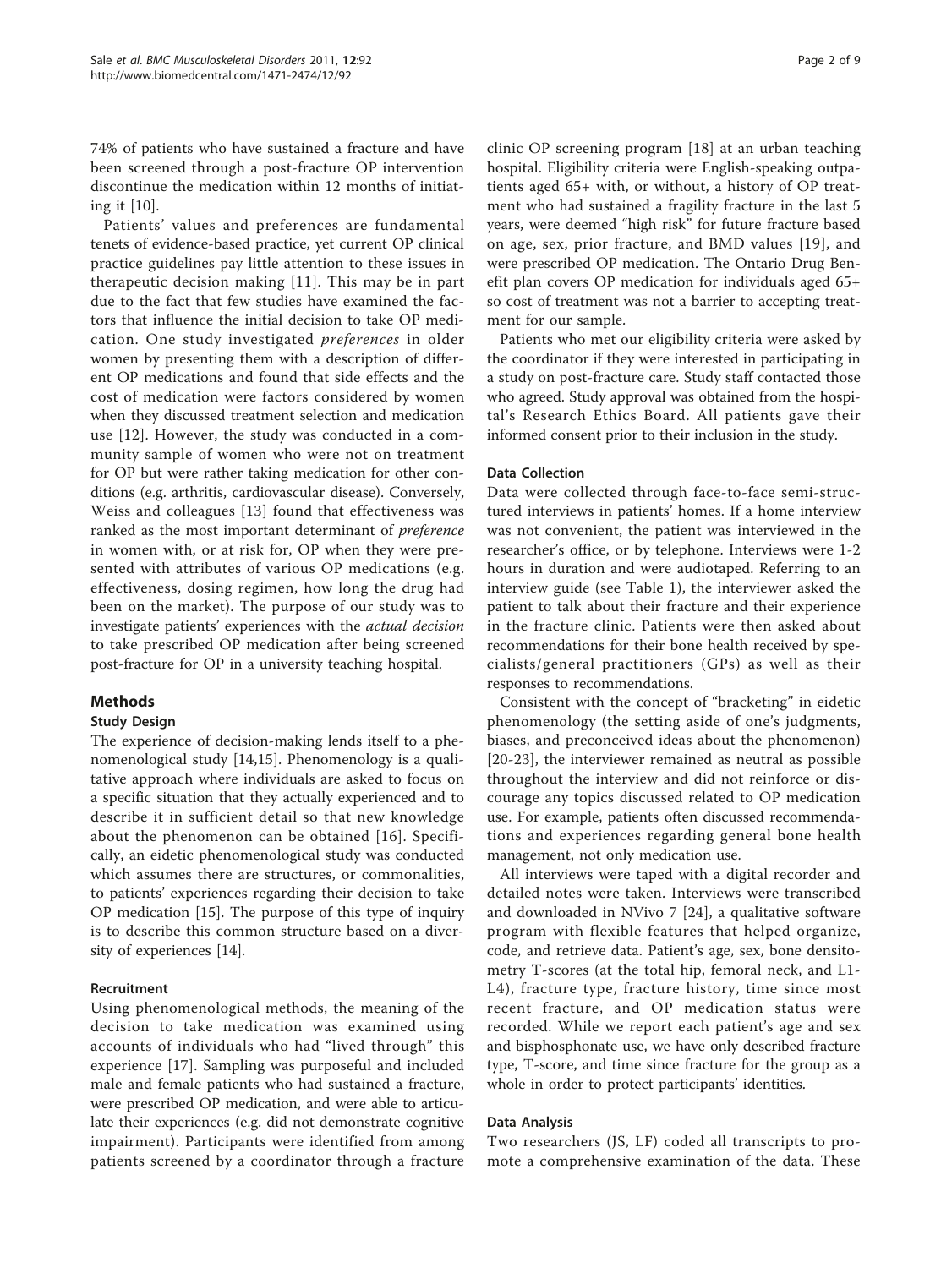#### <span id="page-2-0"></span>Table 1 Interview Guide

| <b>Interview Protocol</b>                                                                                                                                                                                                                                |  |  |  |  |
|----------------------------------------------------------------------------------------------------------------------------------------------------------------------------------------------------------------------------------------------------------|--|--|--|--|
| 1. Tell me about your fracture.                                                                                                                                                                                                                          |  |  |  |  |
| 2. What recommendations did you receive by your health care<br>provider(s) regarding your bone health after your fracture?<br>Probe: What was your reaction to those recommendations?<br>Probe: What about the medication that was prescribed to<br>you? |  |  |  |  |
| 3. What are you doing about those recommendations?                                                                                                                                                                                                       |  |  |  |  |
| 4. What has your GP/specialist explained to you about your bone<br>health?                                                                                                                                                                               |  |  |  |  |
| Probe: What is your relationship with your GP/specialist?                                                                                                                                                                                                |  |  |  |  |
| 5. What motivates you to take/not take your OP medication?<br>Probe: What makes it difficult?                                                                                                                                                            |  |  |  |  |
| 6. What (or who) made you decide to take/not take your<br>medication? Explain.                                                                                                                                                                           |  |  |  |  |

researchers met after each interview to discuss the content of the interview and to revise the interview guide in order to capture additional topics of interest. Data analysis was guided by Giorgi's methodology [[25,26\]](#page-7-0). Analysis began after the first interview and was an iterative process with "meaning units" (codes) identified immediately and then revised as more interviews were conducted. A coding template was developed; after six revisions, the two researchers agreed on a final template. Interrelationships among codes were examined and a common structure of the decision to take OP medication was synthesized. Direct quotations from the transcripts illustrated our findings.

Consistent with the phenomenological concept of "imaginative variation" [[20,21](#page-7-0)], multiple thematic possibilities were considered during analysis. Discussion of these themes occurred at the level of the larger research team. The funding source had no role in this study.

#### Results

Thirty patients were identified and 21 (6 males, 15 females) consented to participate in our study. This sample size meets recommendations for phenomenological studies [[14](#page-7-0),[27\]](#page-7-0). Reasons for not participating included too ill  $(n = 2)$ , not interested  $(n = 6)$ , and caring for a sick spouse  $(n = 1)$ . Consistent with qualitative research, five patients were interviewed a second time by telephone to clarify information in their transcripts, thus yielding 26 interviews. Seventeen of the original 21 interviews were conducted in patients' homes, 3 were conducted in the researcher's office, and 1 was conducted by telephone. Table 2 describes the study sample as a whole. Participants ranged in age from 65 to 88 and fracture type included 7 wrist, 7 hip, 4 shoulder, 1 ankle, 1 patella, and 1 pelvic fracture. Time since the most recent fracture ranged from  $6-12$  months  $(n = 12)$ , 12-18 months ( $n = 7$ ), to 2-5 years ( $n = 2$ ). All participants had low bone mass (DXA T-score  $\langle$  -1.0); 9 had

#### Table 2 Description of Study Sample (n = 21)

| Age, yrs, range                                   | 65-88                                  |        |
|---------------------------------------------------|----------------------------------------|--------|
| Female, n (%)                                     | 15(71)                                 |        |
| Fracture type, n %)                               |                                        |        |
|                                                   | Wrist                                  | 7(33)  |
|                                                   | Hip                                    | 7(33)  |
|                                                   | Shoulder                               | 4(19)  |
|                                                   | Ankle                                  | 1(5)   |
|                                                   | Patella                                | 1(5)   |
|                                                   | Pelvis                                 | 1(5)   |
|                                                   | Time since most recent fracture, n (%) |        |
|                                                   | 6-12 months                            | 12(57) |
|                                                   | 12-18 months                           | 7(33)  |
|                                                   | 2-5 years                              | 2(10)  |
| T-Score, n (%)                                    |                                        |        |
|                                                   | $-1.0$ to $-2.4$                       | 12(57) |
|                                                   | $<-2.5$                                | 9(43)  |
| Taking bisphosphonate at time of interview, n (%) | 14(67)                                 |        |
|                                                   | Decision to take OP medication, n (%)  |        |
|                                                   | "Easy"                                 | 12(57) |
|                                                   | "Difficult"                            | 9(43)  |

OP (T-score  $\leq$  -2.5) [[28](#page-7-0),[29](#page-7-0)]. There were no trends noted in our findings between the decision to take OP medication and age, gender or fracture location. At the time of the interview, 14 patients were taking a bisphosphonate; the remaining 7 patients were taking no OP medication.

For 12 participants, the decision to take, or not take, OP medication was relatively easy, involved minimal contemplation or distress, and occurred at the time the prescription was given. Ten of these 12 patients were taking OP medication; 1 patient had initiated and then stopped taking OP medication and 1 patient had not initiated OP medication (had not filled his prescription). For 9 patients, the decision to take, or not take, OP medication was more difficult, requiring time and consideration of several factors. Four of these 9 patients were taking OP medication while 5 patients were not taking medication. The following section describes these two decision categories in further detail.

Decision required minimal contemplation ('easy' decision) Patients in this group described the decision as an easy one, which required minimal contemplation. For example, one participant considered his bisphosphonate to be a "minor medication...just more like supplements than medication" (#20-male age 65). Patients reported making the decision to take, or not take, medication at the time it was prescribed for them, speaking highly of their health care provider. Participants indicated that they "liked" their health care provider (GP or specialist) (#9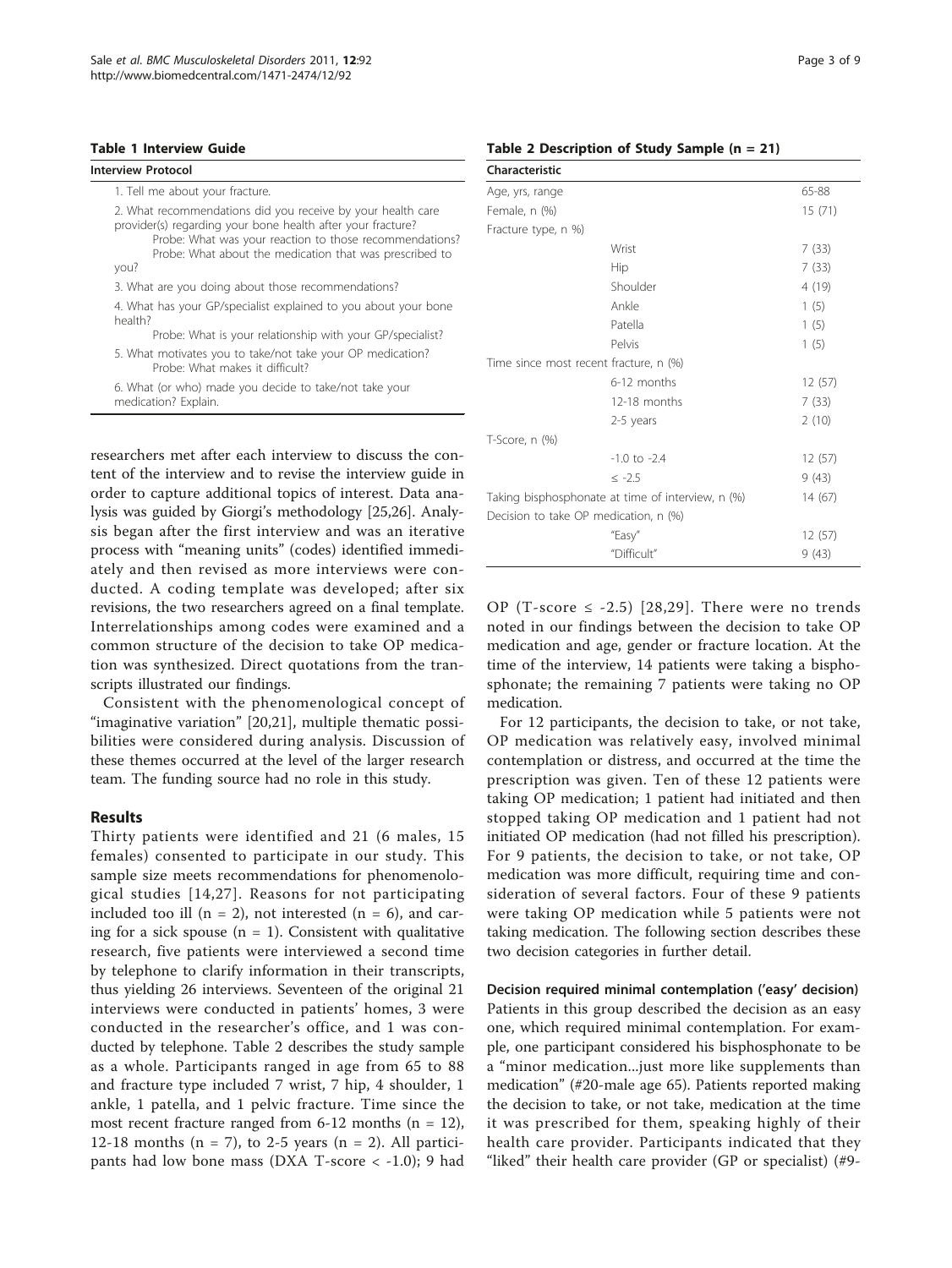female age 68, #17-male age 79, #20-male age 65), had "a great relationship" with their health care provider (#13-female age 70), or "trusted" their health care provider in prescribing the bisphosphonate (#18-female age 73, #16-female age 75, #11-male age 73). For example, participant #11 told us that he valued his specialist's "expertise and judgment and follow[ed] whatever recommendations he [was] given without question" even though he did not really understand the purpose of the OP medication. Similarly, one 82-year old male patient who quickly decided not to take OP medication was influenced by the opinion of his GP who he described as "well informed". He recalled that his GP had warned him of the "complications" of taking OP medication, saying that it was "no great treat...swallowing it, you have to be careful it doesn't lodge in your throat. You have to be standing up or something, I forget" (#19).

In general, participants in the "easy decision" group made their decisions based on trust in their health care provider rather than trust in the OP medication. When asked about the OP medication itself, participants in this group made brief statements about the perceived benefits of the medication as "[keeping bone] from weakening" (#2-male age 88), providing "extra strength for the bone" (#9-female age 68), "[preventing] further bone loss" (#25-female age 87), or "[improving]...bone density" (#11-male age 73). With the exception of one patient who complained about stomach upset, patients taking OP medication at the time of the interview who found the decision to take an easy one did not articulate any potential, or actual, risks of OP medication, suggesting that they did not perform any risk-benefit analyses about the medication.

Although the decision to take OP medication had been relatively easy for all 12 participants in this category, 4 participants indicated that their current medication status might change. Three of the 10 patients who were taking OP medication (#2-male age 88, #6-female age 71, and #17-male age 79) were not convinced about their decision to take the medication, suggesting that they might subsequently decide not to take it. For example, one patient did not understand what the medication was for at all and did not appear to take it regularly, "I think from time to time there was some pill or something that I had to take with each meal or with a meal during any one day...we aren't always getting up in the morning thinking about pills" (#2-male age 88). His wife helped him with his medication regimen but she admitted that he missed taking pills and that he often "erred and strayed from [his] ways". Another patient told us she "came from an age where people [did] what they were told". However, a friend had informed her that there was not much one could do to reverse the deterioration of bone: "it doesn't matter what you do.

There is not a lot you can do to change what happened" (#6-female age 71).

Another participant had been diagnosed with OP 20 years previously and had his bisphosphonate prescription refilled regularly by his GP. However, he never discussed his bone health with his GP. This participant told us he often forgot to take his bisphosphonate because he "couldn't measure what [it was] doing for [him]". If he forgot to take it, he told us that he didn't worry about or "miss it" (#17-male age 79).

Similarly, one participant stopped taking prescribed OP medication after her first prescription ran out due to stressful life events (including a death in the family and a change of residence) (#25-female age 87). While she described herself as from a generation who followed doctors' orders without questioning them, she told us: "when your routine is completely destroyed, when every day...changes, it's difficult to stay on a routine." She indicated she would probably start taking a bisphosphonate again in the future, "Yeah,...I'm going to get back on to it [medication]."

## Decision required considerable contemplation ('difficult' decision)

Participants classified under this group described the decision to take, or not take, OP medication as more difficult. Four of these 9 patients were taking OP medication at the time of the interview (4 females age 70-84) and 5 were *not* taking medication at the time of the interview (1 male age 65, 4 females age 65-77). The role of the health care provider in this group was also influential. However, while some participants trusted/ respected their health care providers, they wanted additional discussion and reported needing to be convinced by them in order to make a decision (see Table [3\)](#page-4-0). For example, one participant stated, "he [specialist] didn't say anything that convinced me that I needed to take the medication" (#22-female age 65).

Patients in this group who were taking medication reported that their GP or specialist had been able to influence their decision and convince them to take it. One 71-year old female patient told us that on her second visit with her specialist, he answered all her questions and made everything clear, "These pills would help build my bones and I thought all of that through...I thought, he's a doctor. He knows what he's talking about. If it's going to help me, what am I going to do? Just let them sit on that dresser? That would be silly. Take them and try to get better." (#21)

Another female patient, aged 70, with two prior fractures (#10), described concerns about taking bisphosphonates. Her general practitioner had prescribed OP medication following a previous BMD test but she had been "turned off" by her physician's attitude: "I got the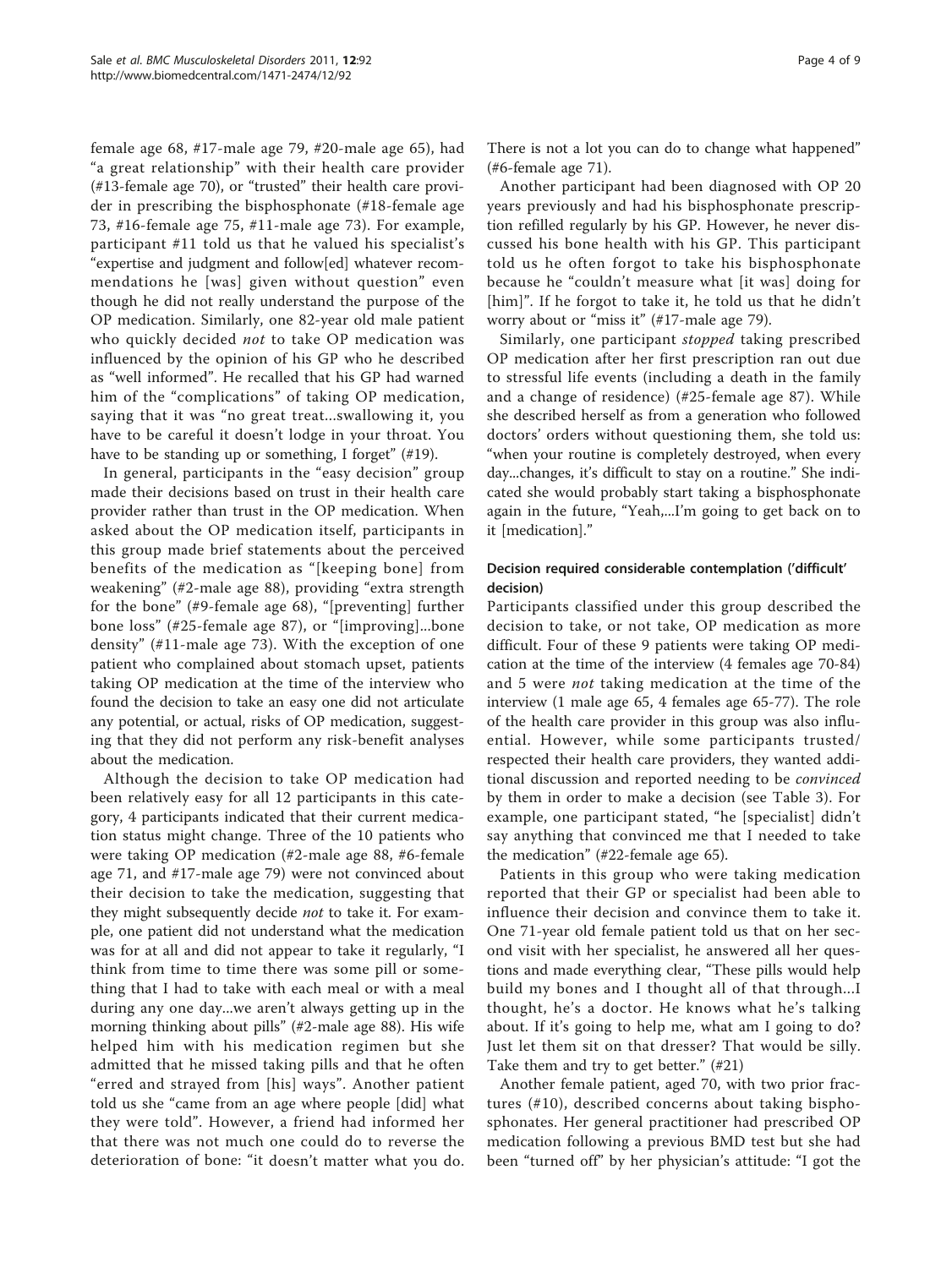| "Easy" Decision                                                                                                                                                                                                        |                                                                                                                | "Difficult" Decision                                                                                                                                                                                     |                                                                                                               |  |
|------------------------------------------------------------------------------------------------------------------------------------------------------------------------------------------------------------------------|----------------------------------------------------------------------------------------------------------------|----------------------------------------------------------------------------------------------------------------------------------------------------------------------------------------------------------|---------------------------------------------------------------------------------------------------------------|--|
| Taking OP medication at time of<br>interview                                                                                                                                                                           | Not taking OP medication at<br>time of interview                                                               | Taking OP medication at time of<br>interview                                                                                                                                                             | Not taking OP medication at<br>time of interview                                                              |  |
| "If she [specialist] had said to me, I want<br>you to drink three gallons of orange<br>juice a day, I probably would have said,<br>okay" and later, "I have considerable<br>respect for the man [GP] that I see" (#11) | "I find my medical doctor,<br>he's good. He seems to be<br>well-informedhe advised me<br>not to take it" (#19) | "it was my second visit and he [specialist]<br>was every so kind. He held my hand and<br>he told me we can't take any more<br>chances with any more fracturesand I<br>thought all of that through" (#21) | "he [specialist] didn't say<br>anything to me that<br>convinced me that I needed<br>to take medication" (#22) |  |

<span id="page-4-0"></span>Table 3 Examples of the perceived role of health care providers in the decision to take OP medication

impression from her [the GP] that she automatically put women on bone density medication once they were fifty or over...So I was not convinced to take it because...I wasn't convinced that I needed it. Not at all." She was then referred to a specialist who gave her an in-depth explanation of her condition and about the medication itself. Following the visit with her specialist, this participant decided to take OP medication: "I felt very confident and secure once I spoke with her [the specialist] in detail about my concerns taking the drug. I just didn't want to take any drug unless it was necessary. But she explained everything so thoroughly and had information to back it up from my charts. So she convinced me and she said she doesn't mainly prescribe drugs either, nor does she like taking them herself unless it's necessary."

A third participant (#15-female age 84) had presented with a second fracture to the fracture clinic; she described her specialist as "condescending and not direct enough" and had not been able to understand the OP medication prescription she had received after her first fracture: "I couldn't make head or tail of it and nor could my pharmacist". She had actually left her specialist's office prior to completing her appointment after her first fracture. However, the second fracture heightened her perception of the seriousness of her bone health. At this point, her GP explained the recommended treatment more clearly and threatened that she'd have to stop smoking if she didn't take her OP medication: "he [the GP] said you either take that or I get you right off your smoking immediately (laughter)".

When patients in the 'difficult' decision group remained unconvinced by their GP or specialist to take medication, they turned to other sources of information (e.g. friends, family, other health care professionals, pamphlets). In general, these sources of information resulted in a decision not to take OP medication. In contrast to participants in the 'easy' decision group who focused on the benefits of the medication, participants in the 'difficult' decision group then engaged in riskbenefit analyses that focused on concerns about potential and actual side effects (See Table 4). For example, one 72-year old female participant was very cautious because she had been told that bisphosphonates cause throat cancer and she concluded that "the fact that they want gallons and gallons of water makes me think that it is doing harm to my throat" (#23). Another participant considered herself extremely well informed and fully understood the severity of her OP but she had done extensive research on the side effects of bisphosphonates and was "not prepared to accept them" (#24 female age 77). Interestingly, this participant described

Table 4 Examples of risk/benefit analyses related to the decision to take OP medication

| "Easy" Decision                                                                                                                          |                                                                                                             | "Difficult" Decision                                                                                                                                                                                                                                                                                          |                                                                                                                                                                                                                                                                                                                                                                                                                                                                                                                                                                                                          |  |
|------------------------------------------------------------------------------------------------------------------------------------------|-------------------------------------------------------------------------------------------------------------|---------------------------------------------------------------------------------------------------------------------------------------------------------------------------------------------------------------------------------------------------------------------------------------------------------------|----------------------------------------------------------------------------------------------------------------------------------------------------------------------------------------------------------------------------------------------------------------------------------------------------------------------------------------------------------------------------------------------------------------------------------------------------------------------------------------------------------------------------------------------------------------------------------------------------------|--|
| Taking OP medication at time of<br>interview                                                                                             | Not taking OP<br>medication at time of<br>interview                                                         | Taking OP medication at time of<br>interview                                                                                                                                                                                                                                                                  | Not taking OP medication at time of<br>interview                                                                                                                                                                                                                                                                                                                                                                                                                                                                                                                                                         |  |
| Regarding her decision to take a<br>bisphosphonate, "It might make my<br>bones stronger,or I might gain<br>back some bone density" (#18) | Participant understood she<br>was prescribed a<br>bisphosphonate "to<br>prevent further bone<br>loss''(#25) | "One friend of mine was asked to take<br>[a bisphosphonate] and she had a major<br>allergic reaction to it and it caused<br>some problems with her blood cellsA<br>neighbour mentioned she'd been on [a<br>bisphosphonate] for almost a yearand<br>she was having some cramping<br>problems in her toe" (#10) | "I did a bit of research and elected not<br>to go on [bisphosphonates] because I<br>didn't feel I wanted to accept the side<br>effects. And I was certainly rightIf you<br>look at the side effects of Ithe<br>bisphosphonate], which has now been<br>discontinued because of jaw necrosis<br>they lose bone in the jawcommon<br>sense tells one that if you have to<br>swallow a pill and cannot lie down or<br>bend for half an hour because if it<br>lodges in the esophagus, it creates a<br>great deal of damage thereand does<br>the damage where you do not feel it<br>until it's too late" (#24) |  |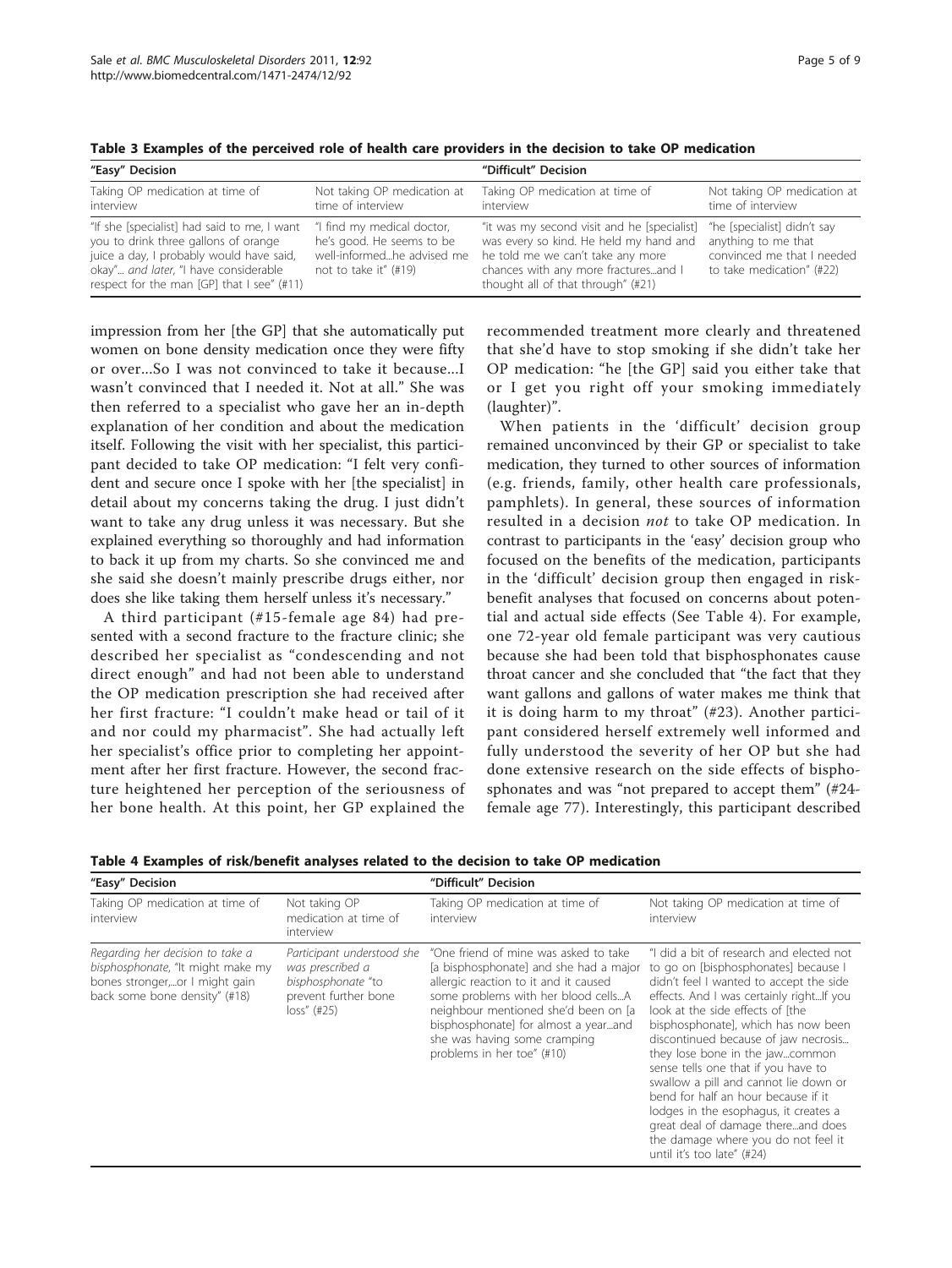her GP as "an excellent GP" who gave "advice that she thought was best for [her]" but it was her decision to "reject that advice". Yet another participant was very anxious about taking OP medication because she had heard that it could "disintegrate the jaw" and she wanted to make sure she wasn't sacrificing her jaw for her bone health: "I want to balance everything so I'm not dragging down some other part of my health...We are very long lived in my family and I could need my jaw another thirty years" (#3-female age 67).

The non-permanent nature of the decision to take OP medication was also evident in participants in the "difficult decision" group. One participant (#15-female age 84) who was taking a bisphosphonate at the time of the interview was not certain if, and when, she would refill her prescription. A month's supply of her OP medication remained but she had been cancelling her followup appointments with the specialist until she had had time to follow other recommendations such as exercise and calcium intake. Of the 5 patients in this group who were not taking OP medication at the time of the interview (1 male age 65, 4 females age 65-77), 3 had a history of bisphosphonate use. One 65-year old male participant was a GP who reported experiencing severe side effects from the bisphosphonate so he had stopped taking it. He did not consider his low bone mass as a serious health concern but was considering switching to the yearly injections of bisphosphonate (#12). One patient with OP had stopped taking two different bisphosphonates after initiating them at separate times, finding them both to be very inconvenient: "with all of them, you can't lie down after for half an hour or something and you have to drink a whole pile of water. In the morning, we take our little grandson to the babysitter. We're up at 6:25 am and I don't have time for drinking gallons of water" (#23-female age 72). Despite encouragement from her GP who was an old friend from university, she didn't think of her OP as a serious health concern. Interestingly, she had been misleading her GP to believe that a specialist at the study hospital was looking after her bone health: "So, I think he [the GP] thinks [the hospital] is looking after it". This patient acknowledged that she had not corrected her GP about this perception.

Similarly, another participant had been urged repeatedly by her GP to take OP medication after she had been first diagnosed with OP 20 years previously; she had tried both the weekly and the yearly bisphosphonate but had decided to stop taking both, comparing her decision to "Russian roulette". She had recently attended two consultations with a specialist but still refused to re-start the medication. However, she told us if she had another fracture, she might reconsider taking OP medication (#24-female age 77).

Two other participants who were not taking OP medication at the time of the interview remained undecided (2 females age 65-67) and had not yet filled their prescriptions for a bisphosphonate. Participant #3 (age 67) had experienced two fractures and her low bone mass was a serious health concern for her; she worried that she might break a hip. But she had allergies and was concerned about what she "put into [her] body". She told us that she would make a decision to take OP medication after consulting with her dentist (she was concerned about losing bone in her jaw). The other participant (#22-age 65) told us: "At this point, I haven't made the decision to take it. That's the decision that would be made. It's not a decision not to take it, it would be a decision to take." This participant told us that there was a possibility that she might change her mind - "I might think differently at 70".

## **Discussion**

This study highlights that for over half of fracture patients, the decision to take OP medication was an easy one. Most of these patients were taking a bisphosphonate. However, the remaining patients reported that the decision required considerable contemplation. The role of specialists and GPs was influential both positively and negatively in the decision to take OP medication. Regardless of whether the decision was a difficult one or not, many participants ( $n = 11$  including 2 who were undecided) indicated that this decision was not permanent and that they might be persuaded to start or stop taking medication depending on a number of circumstances.

The role of health care providers' influence in medication decision-making from a patient perspective is relatively unexplored in OP. In other conditions, Dowell and Hudson [[30\]](#page-8-0) characterized primary care patients with a range of medication prescriptions as "passive users", "active users", or "rejectors". They described "passive acceptors", most of whom were elderly, as patients who 'blindly' followed their physician's advice. But their study examined medication-taking behaviour and did not elaborate on the decision-making of patients. In mental health, Nolan and Badger [[31\]](#page-8-0) illustrated the power of the initial physician consultation to influence patients' beliefs about the appropriateness of antidepressant medication. Patients in Nolan and Badger's study emphasized that regular follow-up, monitoring, and information by their physician to review how treatment was progressing was viewed as symbolizing interest in their well-being.

Many of our participants complained about the side effects (potential and actual) of their bisphosphonate and described how these concerns influenced their decision. This finding is consistent with that of a published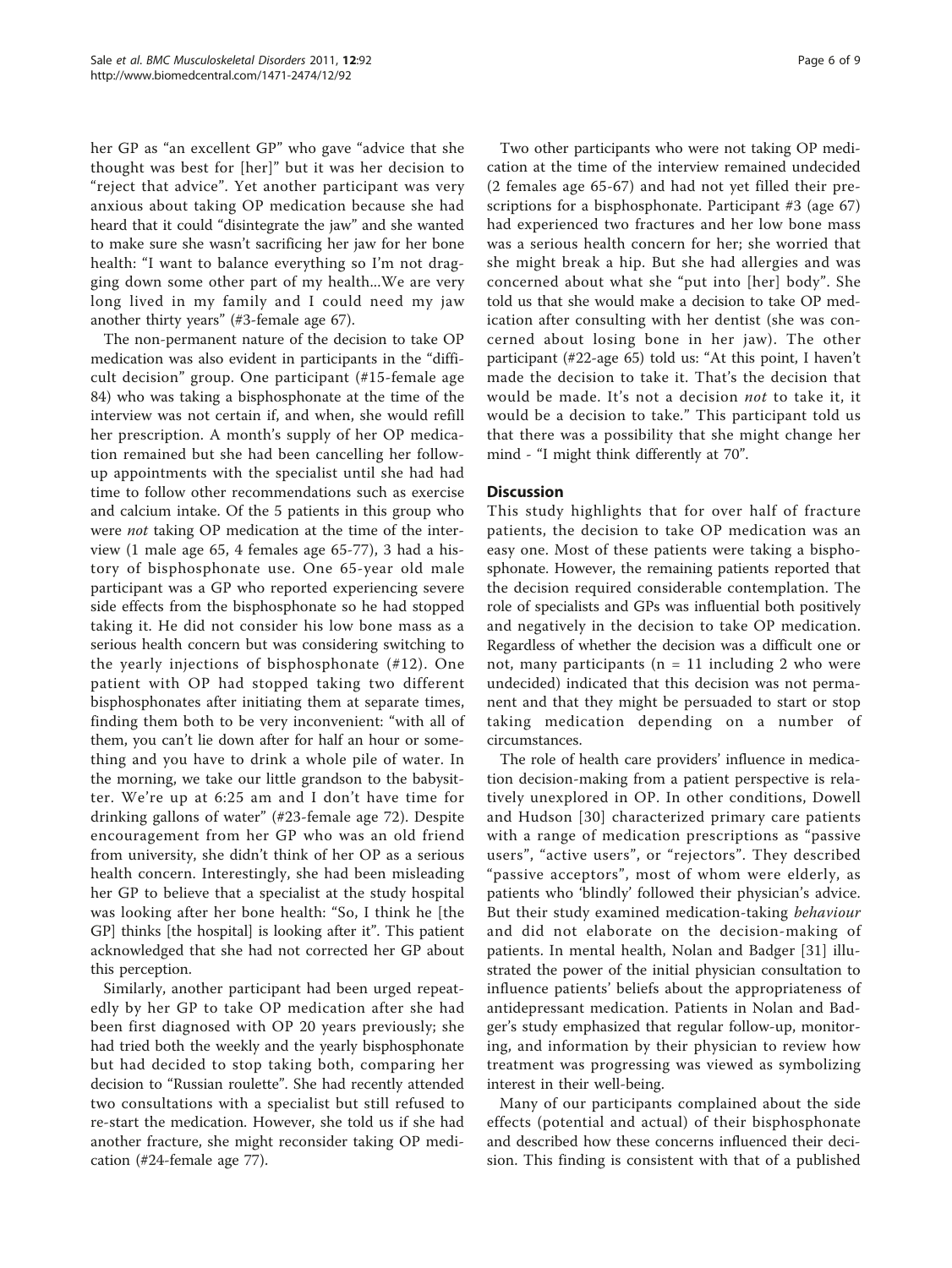synthesis of qualitative studies on medicine taking [\[32](#page-8-0)]. However, Brookhart et al. [[33\]](#page-8-0) found that the majority of patients who stopped and re-started OP medication, re-started the same OP medication suggesting that actual side effects experienced may not be the most important issue for all patients. The results of our study suggest that perceived side effects are critical to decision-making, but that these decisions are not static. Ongoing risk/benefit analyses may result in side effects being perceived as acceptable or unacceptable risks. In contrast to Weiss and colleagues [[13](#page-7-0)], who found that effectiveness and time on the market of a medication predicted the decision by patients with, or at risk for, OP, to consider OP medications, the majority of participants in our study did not discuss effectiveness or time on the market as important in their decision to take OP medication.

The non-static nature of the decision in over 50% (11/ 21) of our patients is partly reassuring, while also giving cause for concern. On the one hand, many participants were receptive to information and, if their concerns were addressed, often indicated they would take medication. Of concern is that patients need to be on antiresorptive medication for at least 6 months for decreased fracture risk to be realized [[34](#page-8-0)]. By 24 months of antiresorptive medication, risk of a hip fracture can be reduced by up to 45% [[35\]](#page-8-0). Our findings indicating the non-static nature of medication decisions suggest that the effectiveness of OP medications may be compromised in many cases. These findings echo those of other studies that find up to 58% of patients who have an indication do not initiate antiresorptive medication after post-fracture OP screening [[8](#page-7-0)], 74% stop taking their medication within 12 months of initiating it [[10](#page-7-0)], and many individuals take OP medication sporadically [[36](#page-8-0)]. However, of patients with and without a fracture who stop OP medication, an estimated 30% re-start within 6 months and 50% re-start within 2 years suggesting that many patients return to OP medication after periods of non-use [[33](#page-8-0)]. We believe that greater emphasis needs to be paid to educating individuals about taking medication over the long term in order to realize benefits. In addition, our findings suggest the need for health care providers to revisit the decision with patients to determine if 'willingness' has changed, and to intervene if this is the case.

There are several implications of our study. Health care providers should be aware of their potential influence on patients' medication-taking decisions and recognize that some patients will decide to take their medications based solely on having a positive relationship with their physician; others will need to be convinced to take medication and discussions should address potential side effects of the OP medications.

Post-fracture, patients may also be confused about other aspects of OP medication such as duration of treatment [[37\]](#page-8-0) and health care providers should be prepared to address these misconceptions as well. Consistent with recommendations by McCormack & Loewen [[11\]](#page-7-0), we propose that patients' values and preferences should be incorporated into OP clinical practice guidelines in order to involve patients in informed decision making. It is also possible that Cranney and colleagues' [[38\]](#page-8-0) OP decision aid, that includes information about benefits and risks of OP therapeutic options, could be applied to patients who have had a fracture and are at high risk for future fracture.

Our findings may also inform adherence indices such as the mean possession ratio (MPR). Individuals who do not refill their medications regularly may be constantly engaging in the decision-making process to the extent of reducing their MPR. Consequently, the labels "adherent" vs. "non-adherent" to OP medication may not be a useful indication of medication-taking behaviour because the decision to take a bisphosphonate is not necessarily a permanent one. Health care providers should persist with educating patients who have not initiated medication post-fracture or who have stopped taking it as this decision to take medication is likely to change in future. Finally, patients might benefit from interventions when they experience side effects; information on side effects may support patients' confidence in treatment and offset early discontinuation of OP medication [\[39\]](#page-8-0).

We acknowledge several limitations to our study. We relied on self-report and did not have other corroborating information such as the health care provider perspective. However, we were not so much interested in the accuracy of information but rather the decisions made as a result of perceptions of OP and information from other sources. We did not follow patients' decision making over time so our findings about the dynamic process of the decision to take OP medication were based on recall and predictions about future behaviour. OP treatment includes other modalities such as calcium, vitamin D, and falls prevention; however, we focused on the decision to take OP medication only. While we did not have access to patient's pharmacy records, our study is strengthened by the fact that the majority of the interviews were conducted in the home where the interviewer was able to verify the bisphosphonate label on patients' medicine bottles. To further strengthen our study, we have provided quotations in participants' own words to demonstrate our findings.

## Conclusions

In conclusion, almost half of our patients with a fragility fracture who were deemed at high risk for another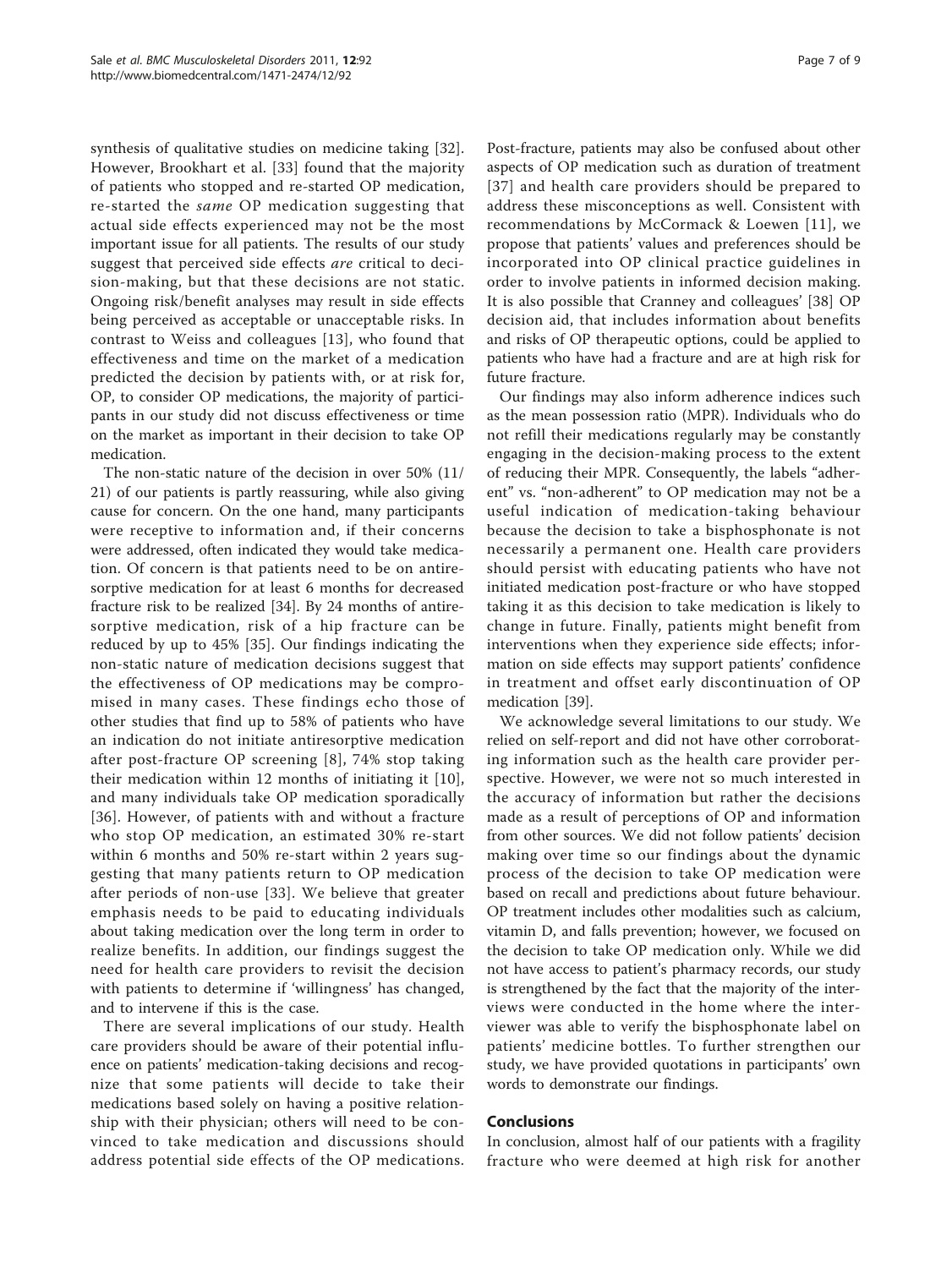<span id="page-7-0"></span>fracture reported finding the decision to take OP medication a 'difficult' one. Regardless of whether the decision was an 'easy' or 'difficult' one, many participants indicated that this decision was not permanent. Health care providers should understand the different manners in which patients make decisions to take prescribed OP medication and their role in these decisions and they must ensure they discuss the potential risks and benefits of OP medication with their patients. Health care providers should also monitor patients' acceptance of their decisions over time as these decisions are likely to change.

#### List of abbreviations used

OP: osteoporosis

#### Acknowledgements and funding

Funding for this project was provided by the Canadian Institutes of Health Research. Joanna Sale was in part, funded by the Ontario Ministry of Health and Long Term Care, Osteoporosis Strategy. Views expressed are those of the researchers and not the Ministry. The funding bodies had no role in study design, in the collection, analysis, and interpretation of data, in writing the manuscript, or in the decision to submit the manuscript for publication.

#### Author details

<sup>1</sup>Mobility Program Clinical Research Unit, Li Ka Shing Knowledge Institute, St. Michael's, Toronto, Ontario, Canada. <sup>2</sup>Department of Health Policy, Management & Evaluation, University of Toronto, Toronto, Ontario, Canada. <sup>3</sup>Toronto Western Research Institute, University Health Network, Toronto, Ontario, Canada. <sup>4</sup>Dalla Lana School of Public Health, University of Toronto, Toronto, Ontario, Canada. <sup>5</sup>Department of Medicine, University of Toronto, Toronto, Ontario, Canada. <sup>6</sup>Osteoporosis Research Program, Women's College Hospital, Toronto, Ontario, Canada. <sup>7</sup>Mobility Program, St. Michael's, Toronto, Ontario, Canada. <sup>8</sup>Department of Surgery, University of Toronto, Toronto, Ontario, Canada.

#### Authors' contributions

JS conceived of and designed the study, participated in the analysis and interpretation of the data, and drafted the manuscript. MG and GH participated in the analysis and interpretation of the data and revised the manuscript for important intellectual content. LF conducted the interviews, participated in the analysis and interpretation of the data, and revised the manuscript for important intellectual content. DB, EB, and VE participated in the interpretation of the data and revised the manuscript for important intellectual content. All authors read and approved the final manuscript.

#### Competing interests

The authors declare that they have no competing interests.

#### Received: 11 November 2010 Accepted: 9 May 2011 Published: 9 May 2011

#### References

- 1. Brown JP, Josse RG, Scientific Advisory Council of the Osteoporosis Society of Canada: [2002 clinical practice guidelines for the diagnosis and](http://www.ncbi.nlm.nih.gov/pubmed/12427685?dopt=Abstract) [management of osteoporosis in Canada.](http://www.ncbi.nlm.nih.gov/pubmed/12427685?dopt=Abstract) CMAJ 2002, 167(10 Suppl):S1-34.
- 2. Khan AA, Hodsman AB, Papaioannou A, Kendler D, Brown JP, Olszynski WP: [Management of osteoporosis in men: an update and case example.](http://www.ncbi.nlm.nih.gov/pubmed/17261833?dopt=Abstract) CMAJ 2007, 176(3):345-8.
- 3. Berry SD, Samelson EJ, Hannan MT, McLean RR, Lu M, Cupples LA, Sheffer ML, Beiser AL, Kelly-Hayes M, Kiel DP: [Second hip fracture in older](http://www.ncbi.nlm.nih.gov/pubmed/17923597?dopt=Abstract) [men and women: the Framingham Study.](http://www.ncbi.nlm.nih.gov/pubmed/17923597?dopt=Abstract) Arch Intern Med 2007, 167(18):1971-6.
- van Helden S, Cals J, Kessels F, Brink P, Dinant GJ, Geusens P: [Risk of new](http://www.ncbi.nlm.nih.gov/pubmed/16378167?dopt=Abstract) [clinical fractures within 2 years following a fracture.](http://www.ncbi.nlm.nih.gov/pubmed/16378167?dopt=Abstract) Osteoporos Int 2006, 17:348-54.
- 5. Weycker D, Macarios D, Edelsberg J, Oster G: Compliance with drug therapy for postmenopausal osteoporosis. Osteoporos Int 2006, 17(1645):1652.
- 6. Carr AJ, Thompson PW, Cooper C: Factors associated with adherence and persistence to bisphosphonate therapy in osteoporosis: A cross-sectional survey. Osteoporos Int 2006, 17(1638):1644.
- 7. Bliuc D, Eisman JA, Center JR: [A randomized study of two different](http://www.ncbi.nlm.nih.gov/pubmed/16804739?dopt=Abstract) [information-based interventions on the management of osteoporosis in](http://www.ncbi.nlm.nih.gov/pubmed/16804739?dopt=Abstract) [minimal and moderate trauma fractures.](http://www.ncbi.nlm.nih.gov/pubmed/16804739?dopt=Abstract) Osteoporos Int 2006, 17(9):1309-17.
- 8. Chevalley T, Hoffmeyer P, Bonjour JP, Rizzoli R: [An osteoporosis clinical](http://www.ncbi.nlm.nih.gov/pubmed/12107657?dopt=Abstract) [pathway for the medical management of patients with low-trauma](http://www.ncbi.nlm.nih.gov/pubmed/12107657?dopt=Abstract) [fracture.](http://www.ncbi.nlm.nih.gov/pubmed/12107657?dopt=Abstract) Osteoporos Int 2002, 13(6):450-5.
- 9. Majumdar SR, Rowe BH, Folk D, Johnson JA, Holroyd BH, Morrish DW, Maksymowych WP, Steiner IP, Harley CH, Wirzba BJ, Hanley DA, Blitz S, Russell AS: [A controlled trial to increase detection and treatment of](http://www.ncbi.nlm.nih.gov/pubmed/15353428?dopt=Abstract) [osteoporosis in older patients with a wrist fracture.](http://www.ncbi.nlm.nih.gov/pubmed/15353428?dopt=Abstract) Ann Intern Med 2004, 141(5):366-73.
- 10. Edwards BJ, Bunta AD, Madison LD, DeSantis A, Ramsey-Goldman R, Taft L, Wilson C. Moinfar M: An osteoporosis and fracture intervention program increases the diagnosis and treatment for osteoporosis for patients with minimal trauma fractures. Jt Comm J Qual & Patient Saf 2005, 31(5):267-74.
- 11. McCormack JP, Loewen P: Adding "value" [to clinical practice guidelines.](http://www.ncbi.nlm.nih.gov/pubmed/17872848?dopt=Abstract) Can Fam Physician 2007, 53:1326-7.
- 12. Unson CG, Siccion E, Gaztambide J, Gaztambide S, Mahoney Trella P, Prestwood K: Nonadherence and osteoporosis treatment preferences of older women: a qualitative study. J Womens Health 2003, 12(10):1037-45.
- 13. Weiss TW, McHorney CA: [Osteoporosis medication profile preference:](http://www.ncbi.nlm.nih.gov/pubmed/17678510?dopt=Abstract) [results from the PREFER-US study.](http://www.ncbi.nlm.nih.gov/pubmed/17678510?dopt=Abstract) Health Expect 2007, 10(3):211-23.
- 14. Polkinghorne DE: Phenomenological research methods. In Existentialphenomenological perspectives in psychology. Edited by: Valle RS, Halling S. New York: Plenum Press; 1989:41-60.
- 15. Morse JM: Designing funded qualitative research. In Handbook of qualitative research. Edited by: Denzin NK, Lincoln YS. Thousand Oaks, CA: Sage Publications, Inc; 1994:220-35.
- 16. Giorgi A: The descriptive phenomenological method in psychology: A modified Husserlian approach. Pittsburgh, PA: Duquesne University Press; 2009.
- 17. Jasper MA: [Issues in phenomenology for researchers of nursing.](http://www.ncbi.nlm.nih.gov/pubmed/8188962?dopt=Abstract) J Adv Nurs 1994, 19:309-14.
- 18. Bogoch ER, Elliot-Gibson V, Beaton DE, Jamal SA, Josse RG, Murray TM: [Effective initiation of osteoporosis diagnosis and treatment for patients](http://www.ncbi.nlm.nih.gov/pubmed/16595439?dopt=Abstract) [with a fragility fracture in an orthopaedic environment.](http://www.ncbi.nlm.nih.gov/pubmed/16595439?dopt=Abstract) J Bone Joint Surg - Am 2006, 88(1):25-34.
- 19. Siminoski K, Leslie WD, Frame H, Hodsman A, Josse RG, Khan A, Lentle BC, Levesque J, Lyons DJ, Tarulli G, Brown JP: [Recommendations for bone](http://www.ncbi.nlm.nih.gov/pubmed/17485028?dopt=Abstract) [mineral density reporting in Canada: A shift to absolute fracture risk](http://www.ncbi.nlm.nih.gov/pubmed/17485028?dopt=Abstract) [assessment.](http://www.ncbi.nlm.nih.gov/pubmed/17485028?dopt=Abstract) J Clin Densitom 2007, 10(2):120-3.
- 20. Giorgi A: Concerning a serious misunderstanding of the essence of the phenomenological method in psychology. J Phenomenological Psychol 2008, 39:33-58.
- 21. Wertz FJ: Phenomenological research methods for counseling psychology. J Couns Psychol 2005, 52(2):167-77
- 22. Moustakas C: Phenomenological research methods. Thousand Oaks, CA: Sage Publications: 1994.
- 23. Gearing RE: [Bracketing in research: a typology.](http://www.ncbi.nlm.nih.gov/pubmed/15538009?dopt=Abstract) Qual Health Res 2004, 14(10):1429-52.
- 24. Nvivo: Victoria, Australia: Qualitative Solutions and Research Pty Ltd; 2008, computer program.
- 25. Giorgi A: Some theoretical and practical issues regarding the psychological phenomenological method. Saybrook Rev 1989, 7:71-85.
- 26. Giorgi A: The theory, practice, and evaluation of the phenomenological method as a qualitative research procedure. J Phenomenological Psychol 1997, 28:235-60.
- 27. Creswell JW: Qualitative Inquiry and Research Design: Choosing Among Five Traditions. Thousand Oaks, CA: Sage Publications; 1998.
- 28. World Health Organization: Assessment of fracture risk and application to screening for postmenopausal osteoporosis. Geneva: WHO Technical Report Series; 1994.
- 29. World Health Organization Scientific Group: Prevention and management of osteoporosis. Geneva, Switzerland: World Health Organization; 2003, Report No.: 921.